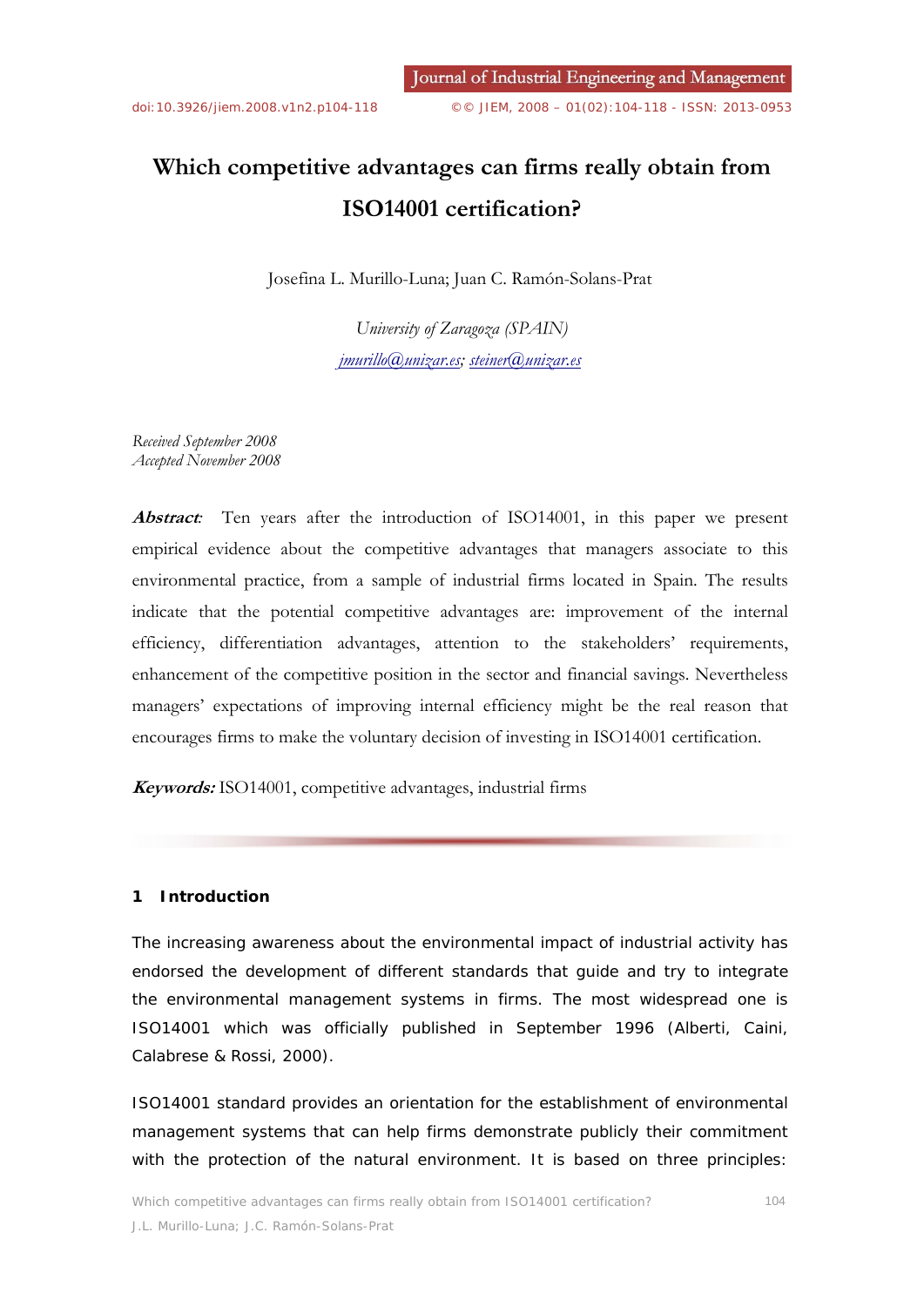pollution prevention, continuous improvement and voluntary participation (Bansal & Hunter, 2003). Sarkis (1998) lists five elements or steps that describe the successful implementation process of environmental management systems (EMSs) based on ISO14001 (Figure 1):

- *Environmental policy:* Firms must capture in a written document their intentions and principles in relation to their environmental behaviour. This statement must show firms' commitment to comply with environmental legislation, to prevent pollution and also to potentially improve their environmental performance. It also must be accessible for the public.
- *Planning:* Firms have to identify controllable environmental aspects and determine which ones have significant environmental impacts. These are the ones that firms should attend first. Then firms have to determine the legal dimensions of these impacts (which will depend on the sector, the geographical situation…) and, based on this information, they have to establish objectives and targets as well as the EMS to achieve them.
- *Implementation and operation:* It means the allocation of human, financial and physical resources for these issues. Managers have to assign the environmental responsibilities, provide the suitable training to employees and also establish the internal and external communication channels in order to spread the environmental commitment among all the members in the organization and the stakeholders.
- *Checking and corrective action:* It includes the measurement of environmental performance, the identification of deviations by comparing targets and results and the application of corrective actions when necessary. In order to be able to carry out these activities, firms must keep environmental records and have periodical auditing of the EMSs.
- *Management review:* In order to guarantee the effectiveness and continuous improvement of the EMSs, managers have to review and get a feedback of all the policies, objectives and procedures.

The literature suggests that the adoption of environmental protection measures provides firms the opportunity to both take care the natural environment and improve their competitive positions (Hart, 1995; Sharma & Vredenburg, 1998).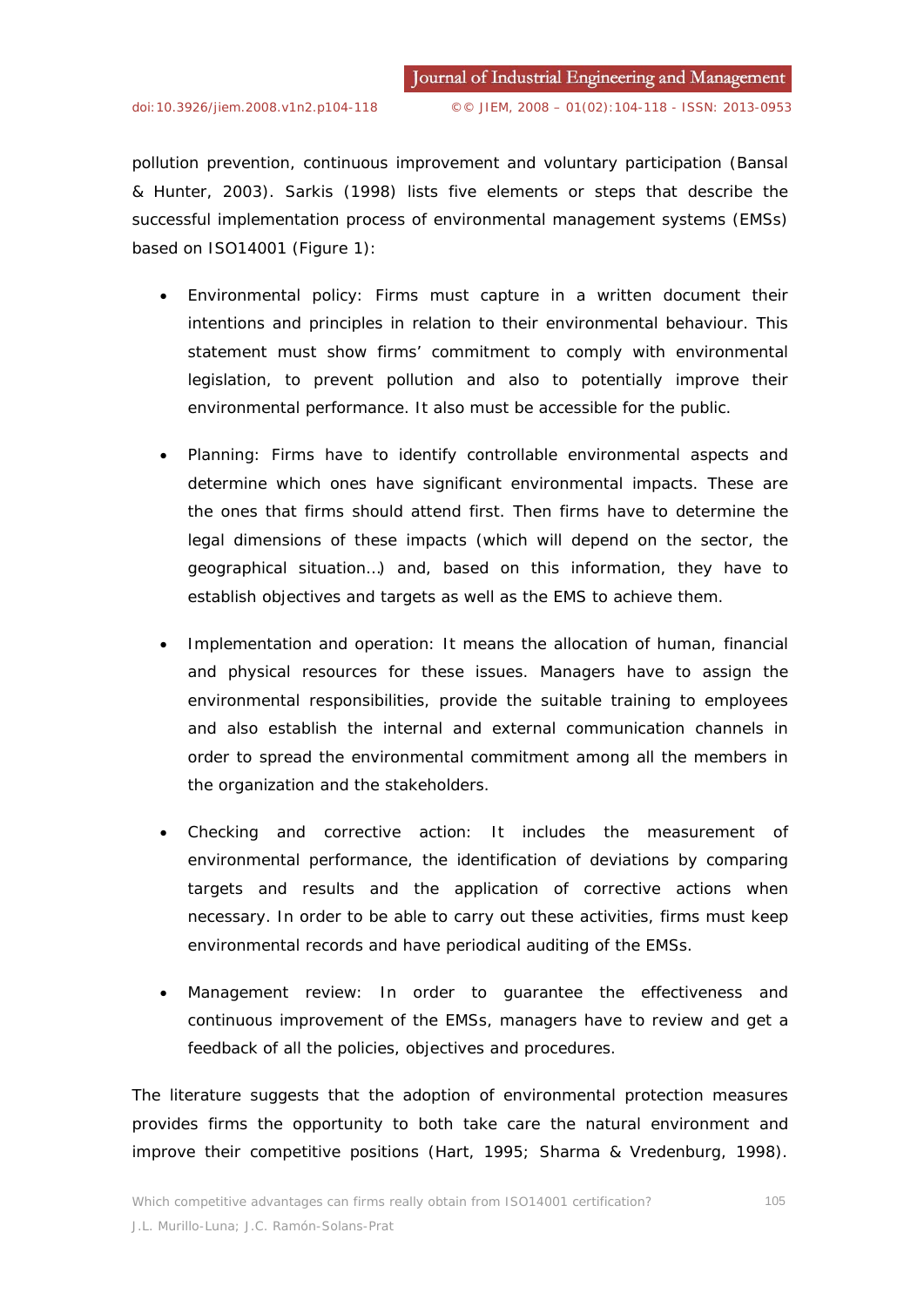Nevertheless, Christmann (2000) specifies that different best practices of environmental management affect different types of competitive advantages.



Figure 1. "Implementation process of EMSs based on ISO 14001".

Bansal and Hunter (2003) distinguish two levels when explaining the objectives of ISO14001: on the one hand, at a corporate level to advice and guide firms to reduce their environmental impact through identification, measurement and control activities; on the other hand, at a societal level to provide an internationally legitimised system of standardization that fosters international trade. Nevertheless, few studies focus on the analysis of the competitive advantages that firms can get from ISO14001 certification. The lack of empirical evidence provokes scepticism among managers about the potential results of these types of environmental investments (Simpson, Taylor & Barker, 2004), so it is necessary to bring additional research that shows the competitive advantages that firms can really get by protecting the natural environment with specific environmental practices (Banerjee, 2001). Then in order to make an empirical contribution to the management field related to natural environment, the main objective of this paper is to identify the competitive advantages that managers really associate to ISO14001 certification.

With this objective in mind, this paper is structured as follows: In the following section we put forward the main theoretical contributions that we gathered from a review of the literature on the topic. Next, we describe the sample, we define the variables, and we emphasize the basic aspects of the analysis methodology. Then we present the results obtained in the empirical analyses. Finally, we summarise the main conclusions of the research.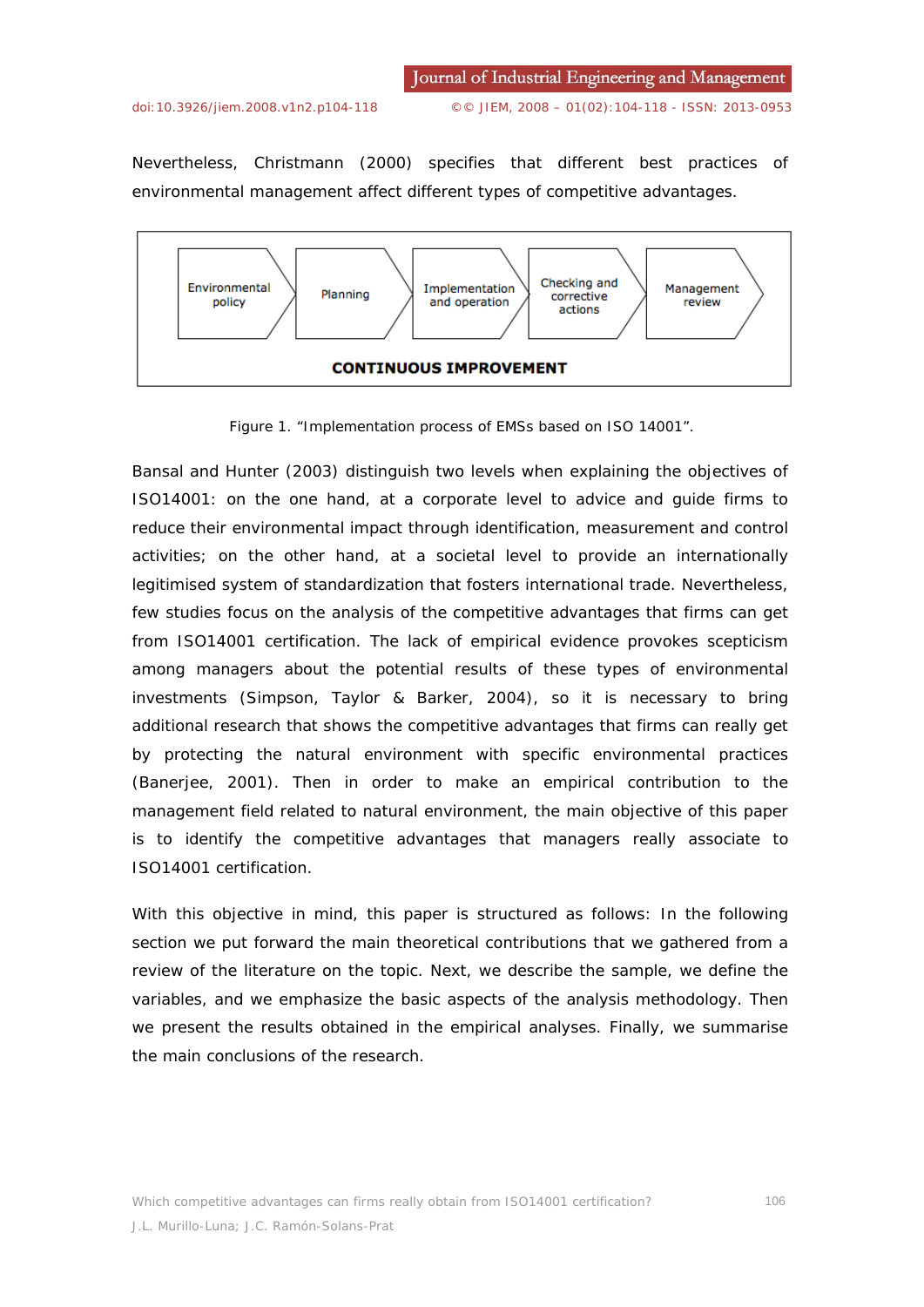### **2 The environmental variable as a competitive advantage source**

Most of the competitive advantages that theoretical literature has associated to the environmental protection measures adopted by firms can be described through Porter's (1980) framework, which distinguishes between cost advantages and differentiation advantages.

On the one hand, different authors have found that certain environmental practices can provide cost advantages. For example, the technologies that firms can use to reduce their environmental impact have been generally classified into two groups: pollution control and pollution prevention technologies. The formers try to reduce pollution once it has been originated. They are called "end-of-pipe technologies" and do not require modifications in the existing production processes. The latters are aimed to minimize the pollution created in the production process. They are more expensive, but they can help firms increase the efficiency production (Hart, 1995). Life cycle analysis can also be a source of cost advantages (Tien, Chung & Tsai, 2005). It implies making a holistic analysis of product's impact on the natural environment along its whole life cycle – exploration of raw materials, design, manufacturing, transportation, sales, use and disposal-. A specific practice which is based on life cycle analysis approach is the design for environment (Hart, 1997). It involves considering the complete product life cycle when designing the environmental aspects of products or processes (Sarkis, 1998), in order to minimise the environmental impact of product use and disposal. It requires the development of products with a maximum useful life and that are easy to disassemble and recycle (Shrivastava, 1995).

How can these environmental practices provide cost advantages? Different authors, such as Zutshi and Sohal (2004), explain that these initiatives can lead to cost reductions because of more efficient use of raw materials/energy, reduction of treatment costs of wastes, improvements of firms' production processes, savings from recycling activities (which not only allow firms being less polluting by preventing discharges but it can even provide the opportunity to create new markets with re-used rejects), reduction of potential risks of environmental liabilities costs, reduction of logistic costs through better housekeeping and safety stock management or organisational improvements and better knowledge of working procedures (for example, through better communication across the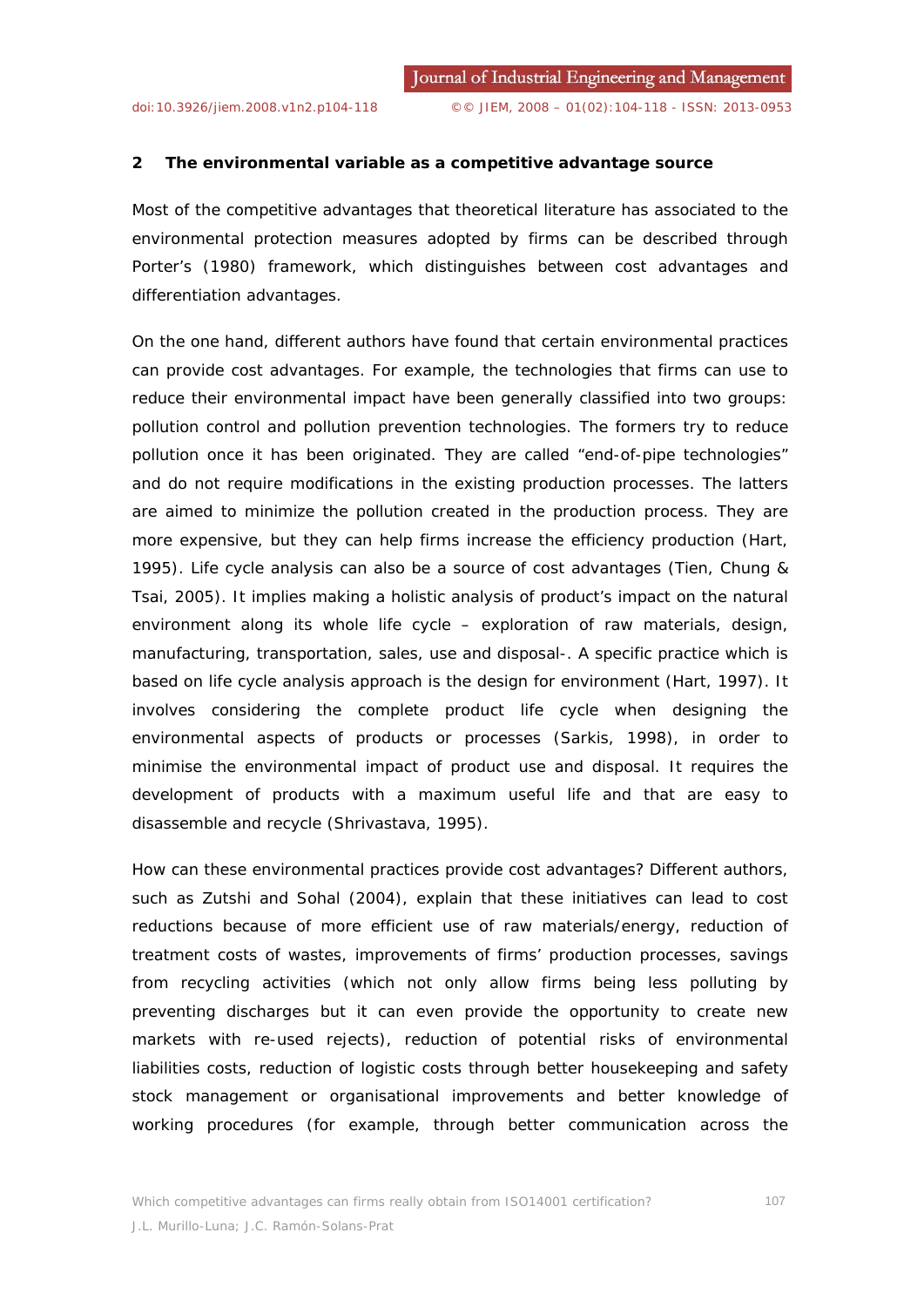organization with ISO 14001 certification, as all its members use the same EMS terminology).

On the other hand, we mentioned differentiation advantages. They can result from different measures aimed to product characteristics and product markets. For example, the redesign of packaging and products in order to reduce the volume of natural resources used, the development of new "green" products or the advertising of the environmental attributes of the products. According to Bansal and Roth (2000), there is an emergent and growing consumer segment which appreciates the sustainable practices of firms. Furthermore, Delmas (2001) states that these consumers might be even willing to pay a price premium for "environmentally friendly" products and/or services. Then it is possible to achieve higher revenues by increasing prices and enhancing the market share, thanks to differentiation advantages such as the improvement of the environmental attributes of products and/or services or the satisfaction of clients' environmental requirements.

Cost and differentiation advantages are the most acknowledged competitive advantages associated to the adoption of environmental protection initiatives. Nevertheless, Shrivastava (1995), Bansal & Roth (2000), Delmas (2001) and Zutshi and Sohal (2004), among others, mention some other advantages which managers might also associate to ISO14001 certification. They are basically related to the attention to the stakeholders' requirements, the achievement of financial savings and the enhancement of the competitive position:

Financial savings and improvement of relationships with regulators: Firms not only avoid liability costs and non-compliance fines, but they can also demonstrate their interest in taking care of the natural environmental.

Improvement of relationships with other stakeholders: For example, firms can obtain better conditions from investment and insurance companies. It also reduces the risk of serious accidents and provides a guarantee to suppliers of the firm's environmental commitment.

Anticipation of future environmental pressures: In the last decades there has been an increasing environmental awareness among society. As a consequence, firms are being forced to satisfy their stakeholders' environmental requirements (Madu, 2004). ISO14001 certification is a voluntary initiative that can allow firms to get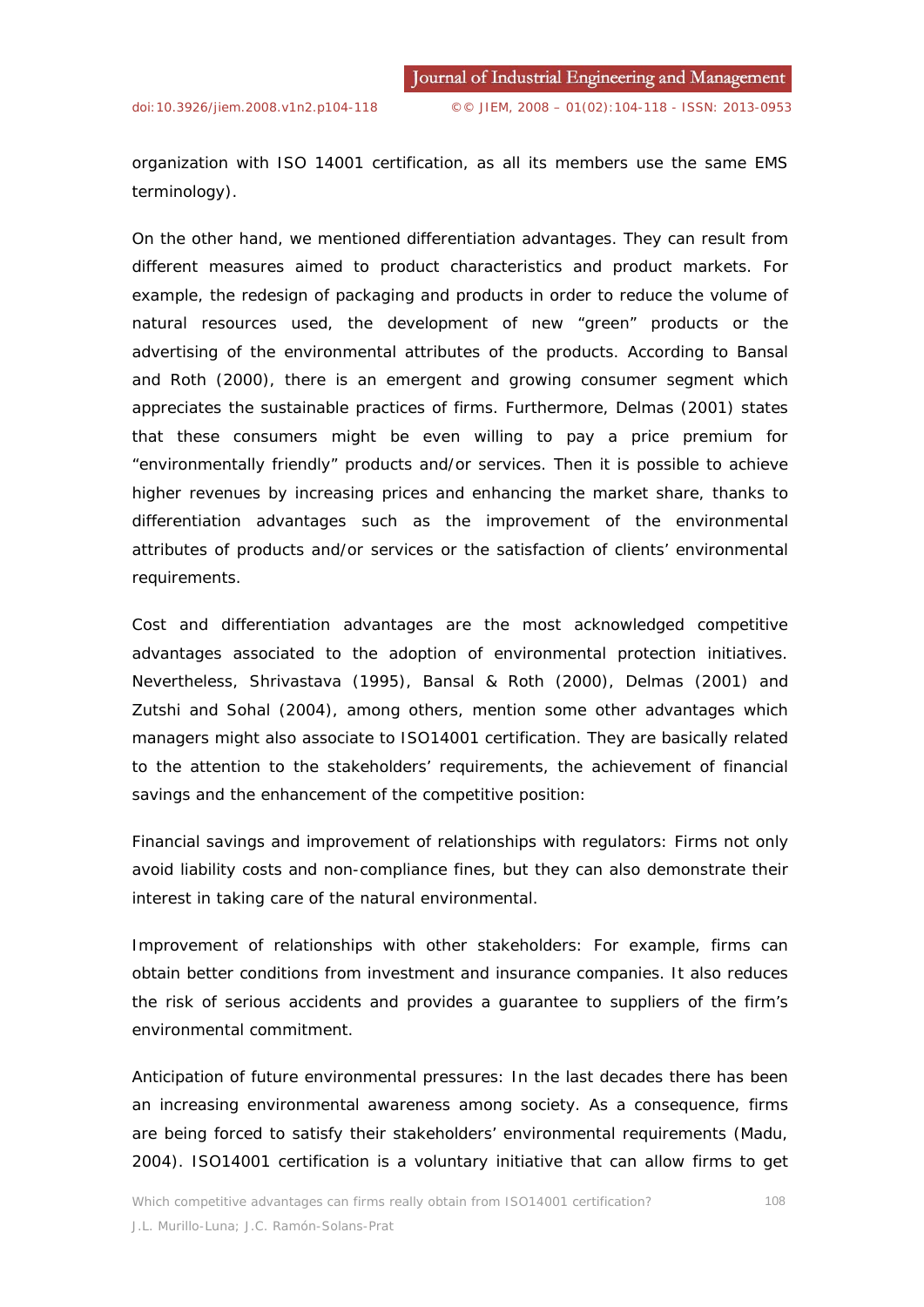ahead of more stringent environmental regulations and even might allow them to influence the development of some environmental regulations. Leniency on international trade barriers: ISO14001 certification can help firms be competitive in global markets.

Achievement of first-mover advantages: It can provide firms the opportunity to improve their competitive position in the sector and become environmental leaders or gain first-mover advantages.

According to the arguments presented above, we propose the following hypotheses:

- *Hypothesis 1a.* Managers' perceptions of the cost advantages that their firms can gain from ISO14001 certification take them to make the decision of obtaining this certification.
- *Hypothesis 1b.* Managers' perceptions of the differentiation advantages that their firms can gain from ISO14001 certification take them to make the decision of obtaining this certification.
- *Hypothesis 1c.* Managers' perceptions of the competitive advantages related to the attention to the stakeholders' requirements, the achievement of financial savings and the enhancement of the competitive position that their firms can gain from ISO14001 certification, take them to make the decision of obtaining this certification.

### **3 The empirical base**

### **3.1 Data collection and sample**

We have focused our study on the population of Spanish industrial firms with at least 20 workers located in Aragón, an industrialised region of medium size situated in the north-eastern part of Spain, and listed on SABI database, which comprises historical economic and financial information from 880.000 Spanish enterprises and 87.000 Portuguese enterprises since 1990. In July 2006 they were 1,175 firms. We contacted 408 firms that we selected by simple random sampling and 98 of them agreed to participate in this study. We could not reach the suitable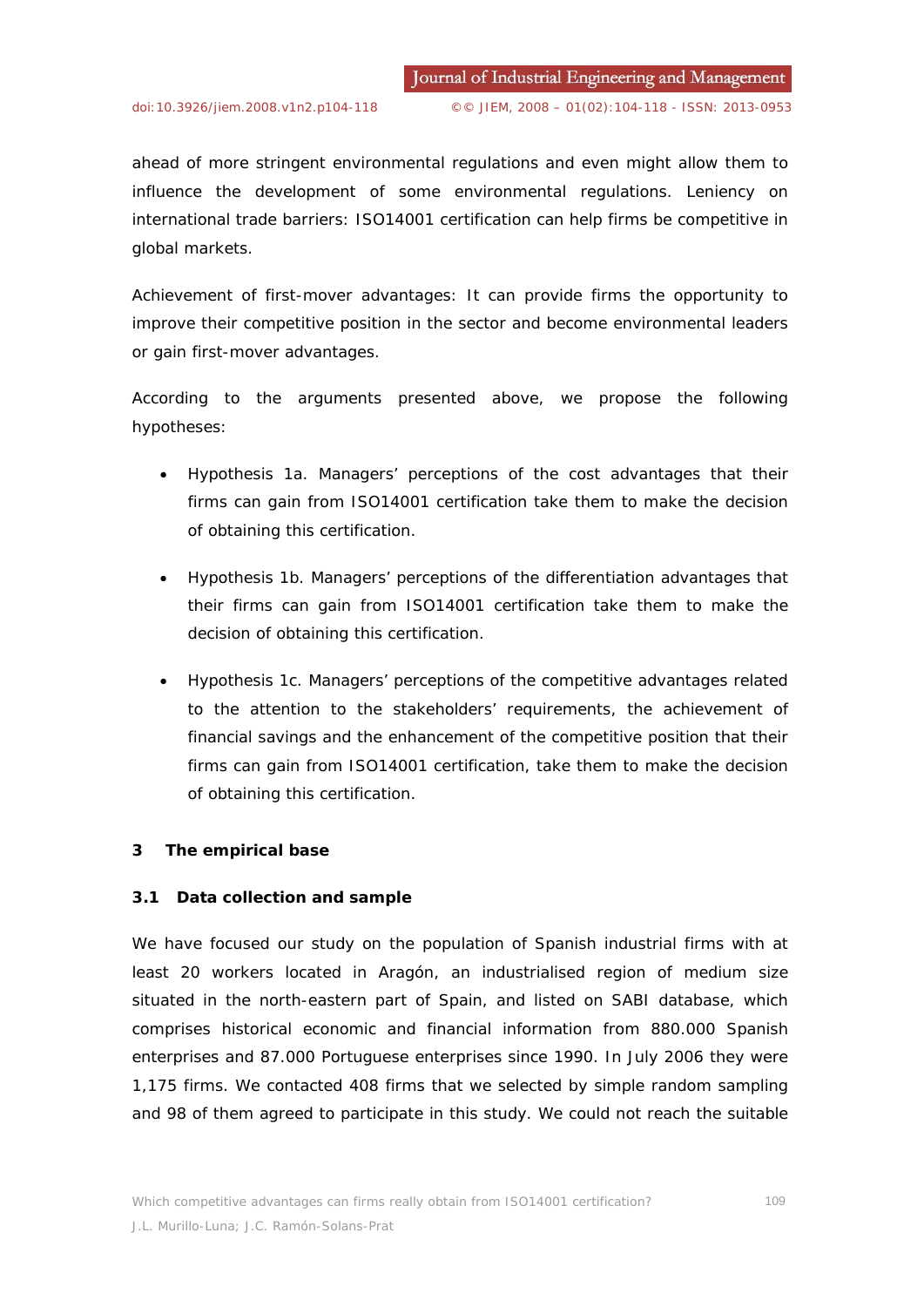person for the study in 93 firms and 217 firms explicitly rejected to participate in the study. It represents a response rate of 35%.

We collected data regarding these firms through primary sources, more specifically, the application of a structured questionnaire. During the month of July 2006 we had a telephone interview with the person responsible for environmental matters at the firm or, if there was no such person, the general manager. Before asking the questionnaire, we explained the purpose of the study to the respondents and we gave them some instructions on how to answer the questionnaire in the interview, with the aim of reducing the number of incomplete or wrong surveys to a minimum.

In the questionnaire we included questions that were designed to obtain information about the competitive advantages that managers associate to ISO14001 certification, as well as about the status of ISO14001 certification at their firms. These questions were based on theoretical literature on the topic.

We also used secondary sources to check that the information provided by respondents about the ISO14001 certification status was correct. More specifically, we used the records that IHOBE, S.A., a stated-owned company from Basque Country (Spain), keeps of all the Spanish firms that have ISO14001 certification. IHOBE provides the only complete and monthly updated listing of Spanish firms with ISO14001 and EMAS certification, with the collaboration of the environmental certification organizations (http://www.ihobe.net).

The number of valid surveys was 94, after deleting 4 cases because of incomplete or incorrect information. We present in table 1 the information about the sample firms. There we can observe that most of them are SMEs.

The sectorial and size distribution of the sample firms did not substantially differ from the distribution presented by the population of firms targeted in our research. Indeed, the differences between the sample segments and the population segments did not exceed the sampling error (9.48%). Then we can conclude that the sample is representative of the population.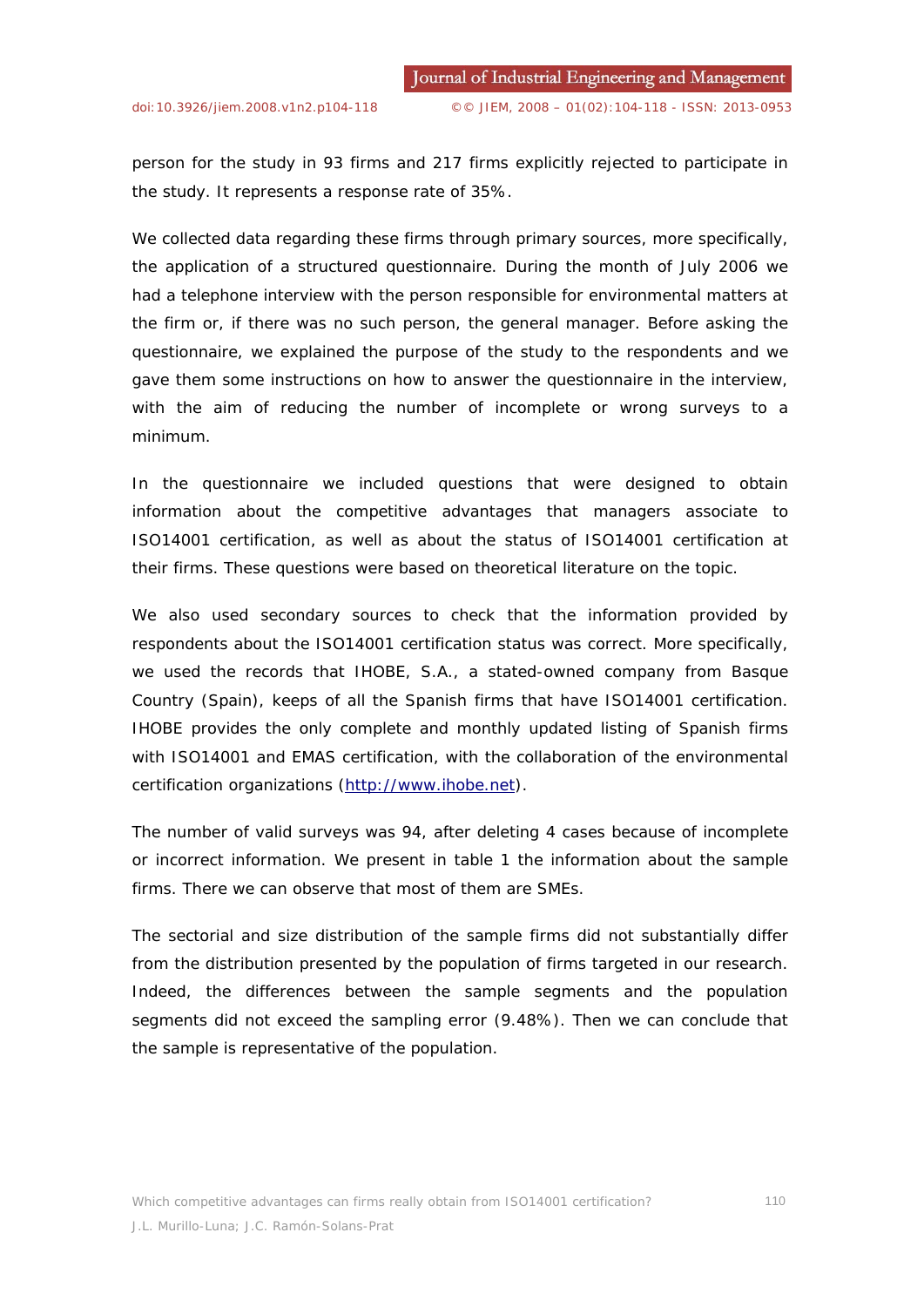| Variable                   | <b>Description</b>           | %   |
|----------------------------|------------------------------|-----|
| SIZE:                      | From 20 to 31 workers        | 22% |
| <b>Number of employees</b> | From 31 to 50 workers        | 29% |
| $(N=94)$                   | From 51 to 100 workers       | 23% |
|                            | More than 100 workers        | 26% |
| ISO 14001                  | Yes                          | 25% |
| <b>CERTIFICATION</b>       | <b>Before 2000</b><br>$\sim$ | 5%  |
| $(N=94)$                   | In 2001-2003<br>$\sim$       | 10% |
|                            | In 2004-2006<br>$\sim$       | 8%  |
|                            | No answer                    | 2%  |
|                            | No                           | 75% |

a Percentages calculated based on the number of responses obtained for each variable. Table 1. "Description of the sample firms".

# **3.2 Definition of the variables and methodology**

#### *Competitive advantages*

In order to reach the objective of this paper, we defined the variables for assessing managers' perceptions of the different competitive advantages that firms can obtain from ISO14001 certification. According to literature on the topic, we proposed 26 variables for which we defined eleven categories (0-10), where value 1 meant "ISO 14001 certification absolutely does not provide this competitive advantage" and value 10 meant "ISO14001 definitely provides this competitive advantage".

### *ISO14001 Certification*

In order to analyse the relationship between ISO14001 certification and the achievement of competitive advantages, we defined a variable to describe the ISO14001 certification status at firms. This variable had two categories, depending on firms having ISO14001 certification or not. For firms with ISO14001 certification, we also asked for the year when they got the certification.

### *Methodology*

First, we focused on obtaining the underlying structure in the group of competitive advantages related to ISO14001 certification. To do that, we carried out a Principal Component Analysis. This analysis technique allows defining a smaller group of variables, Principal Components, which are capable of synthesising the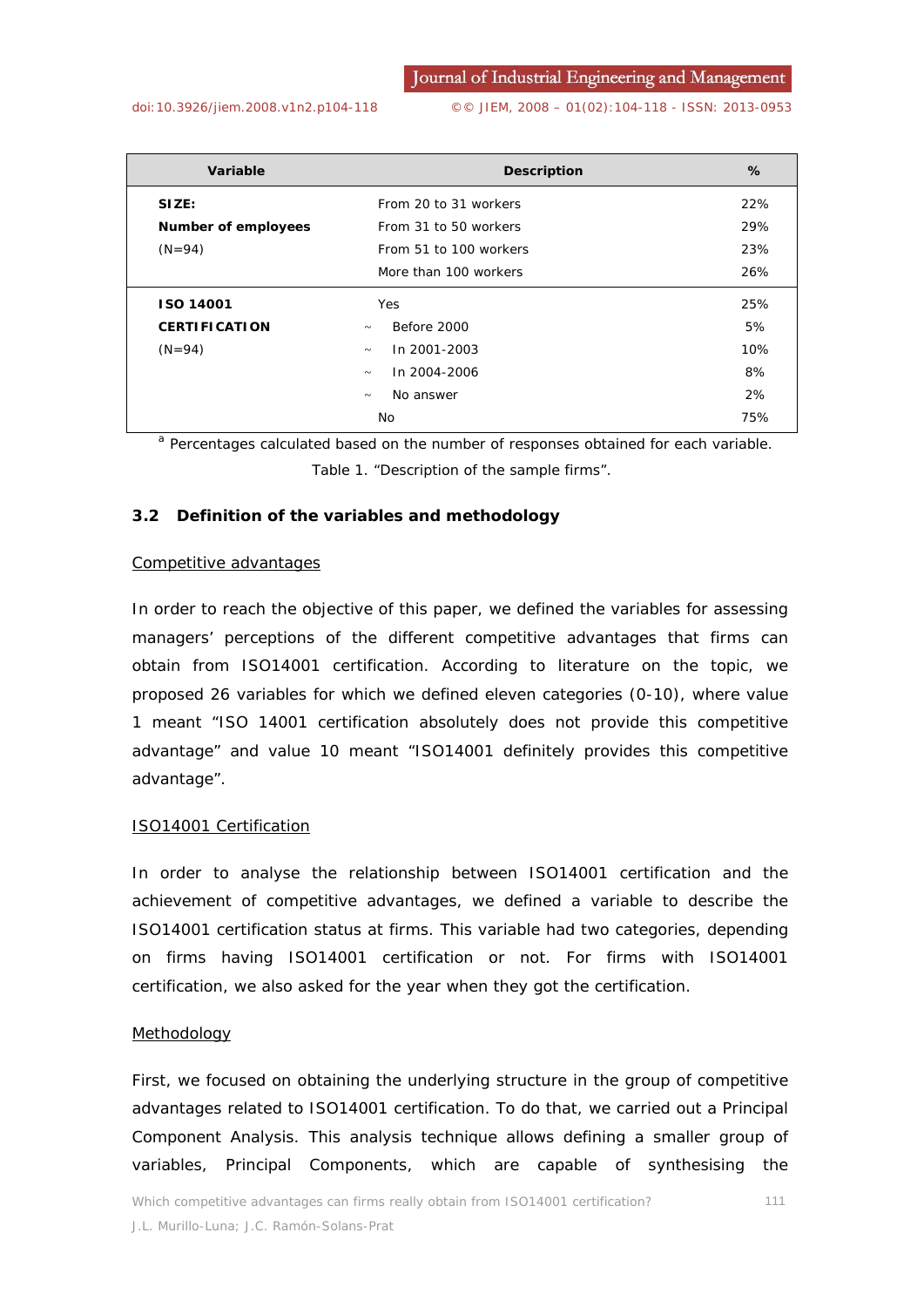relationships between the variables observed. The number of components to be retained is defined based on the communalities and the percentages of explained variance of the components. After extracting the components, and in order to profile the variable-principal components correspondence, we applied different rotation methods (orthogonal and non-orthogonal) and we assessed their relative Cronbach Alpha score.

Second, in order to analyse the relationship between ISO14001 certification and competitive advantages, first, we created 5 new variables which represent the Principal Components. We calculated the values of these variables based on the arithmetic mean of the individual values of the variables associated with each component. Then we applied an Analysis of Variance (ANOVA), which contrasts the null hypothesis of equal means between two groups of firms (the one of firms with ISO14001 certification and the other one, which does not have ISO14001 certification) in the new variables.

#### **4 Results**

The mean values presented in Table 2 indicate that managers do not assess in the same way all the competitive advantages associated to ISO14001 certification. The ones that they appreciate the most are the differentiation advantages (improvement of corporate image, satisfaction of client's environmental requirements) and the advantages related to efficiency improvements (improvement of production processes, training for employees). On the other extreme, advantages related to the improvement of relationships with other stakeholders, such as improved access to insurance, better access to financial support or the obtaining of governmental subsidies have an assessment which does not reach 5 points.

The results of the Principal Component Analysis that we carried out on the 26 variables representative of the competitive advantages indicate that they can be summarized in a structure of 5 Principal Components (see table 2): PC1 – Improvement of internal efficiency -, PC2 – Differentiation advantages-, PC3 – Attention to the stakeholders' requirements -, PC4 – Enhancement of the competitive position in the sector - and PC5 – Financial savings-. Table 2 shows evidence of the adaptation of this five-component structure: the accumulated explained variance reaches 73%, the weights that relate variables to components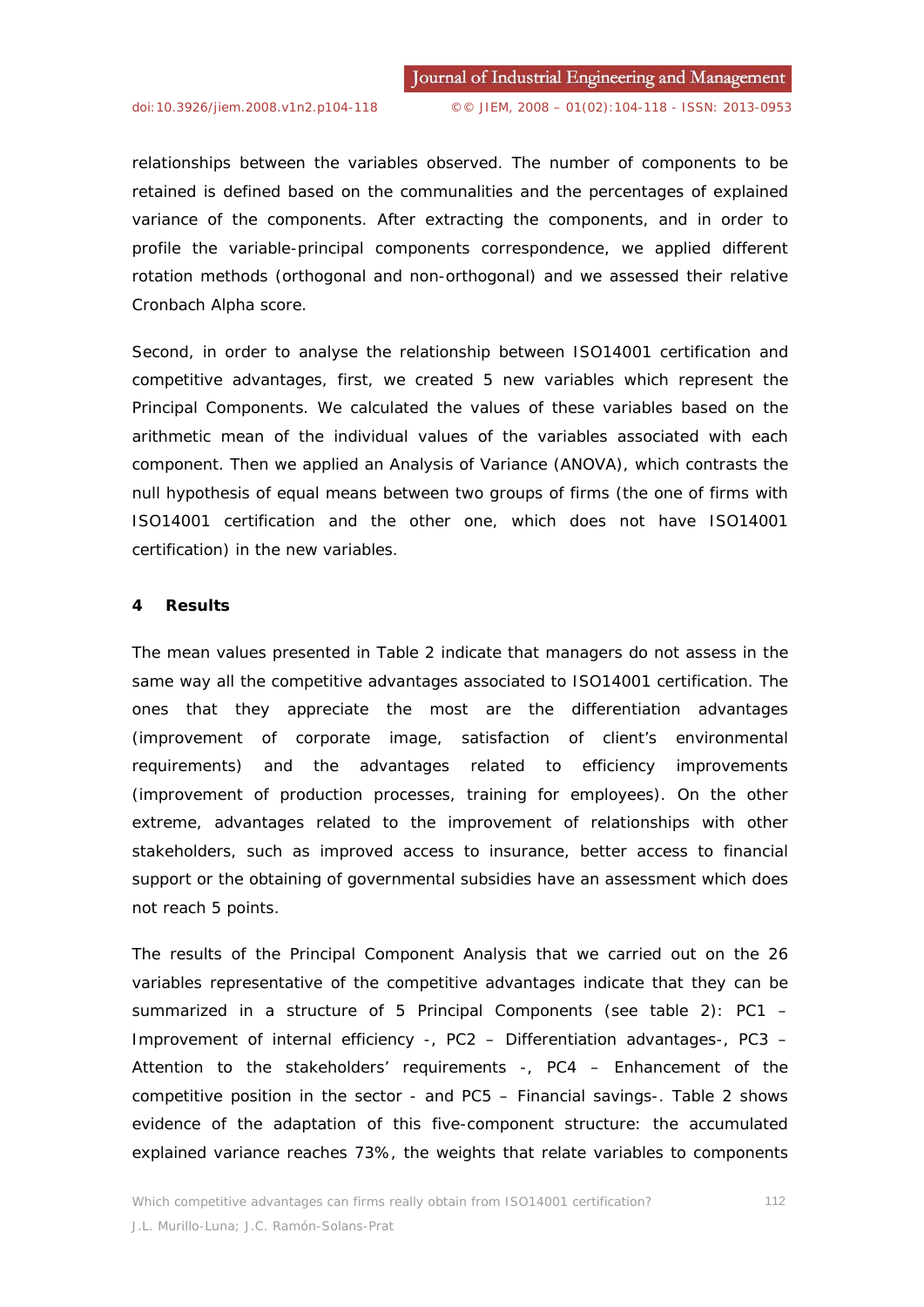exceed 0.5 and, furthermore, the Cronbach Alpha coefficients exceed 0.70 in all the components.

| Competitive advantages                                                  |      | $\overline{x}$ a PC1 | PC <sub>2</sub>    | PC3                      | PC4       | PC <sub>5</sub> |
|-------------------------------------------------------------------------|------|----------------------|--------------------|--------------------------|-----------|-----------------|
| $v_1$ . More efficient use of resources                                 | 7.15 | 0.69                 |                    |                          |           |                 |
| $v_2$ . Reduction of waste management costs                             | 7.27 | 0.52                 |                    |                          |           |                 |
| $v_3$ . Training for the employees                                      |      | 7.46 0.73            |                    |                          |           |                 |
| $v_4$ . Increasing of employees motivation                              |      | 6.72 0.82            |                    |                          |           |                 |
| $v5$ . Higher productivity                                              |      | 6.37 0.82            |                    |                          |           |                 |
| V <sub>6</sub> . Better economic performance                            |      | $6.02 \quad 0.53$    |                    |                          |           |                 |
| $v7$ . Savings from recycling activities                                |      | 6.33 0.52            |                    |                          |           |                 |
| $v8$ . Improvement of production processes                              |      | 7.62 0.81            |                    |                          |           |                 |
| V <sub>9</sub> . Synergies with other management systems                |      | $6.25$ 0.58          |                    |                          |           |                 |
| $V_{10}$ . Improvement of corporate image                               | 7.92 |                      | 0.63               |                          |           |                 |
| $V_{11}$ . Increasing the market share                                  | 5.84 |                      | 0.59               |                          |           |                 |
| $v_{12}$ . Satisfaction of clients' environmental requirements          | 7.92 |                      | 0.51               |                          |           |                 |
| $V_{13}$ . Adaptation to clients' expectations                          | 7.23 |                      | 0.88               |                          |           |                 |
| $v_{14}$ . Development of new and green products                        | 5.84 |                      | 0.78               |                          |           |                 |
| $v_{15}$ . Simplification of permissions and governmental licenses 5.97 |      |                      |                    | 0.54                     |           |                 |
| $V_{16}$ . Better access to international markets                       | 6.44 |                      |                    | 0.63                     |           |                 |
| $V_{17}$ . New market opportunities                                     | 6.52 |                      |                    | 0.58                     |           |                 |
| $v_{18}$ . Adaptation to market requirements                            | 7.72 |                      |                    | 0.66                     |           |                 |
| $V_{19}$ . Environmental leadership in the sector                       | 6.08 |                      |                    |                          | 0.73      |                 |
| $V_{20}$ . First mover advantages                                       | 5.78 |                      |                    |                          | 0.73      |                 |
| $V_{21}$ . Imitation of competitors $\epsilon$ environmental practices  | 6.12 |                      |                    |                          | 0.84      |                 |
|                                                                         | 5.1  |                      |                    |                          |           | 0.69            |
| V <sub>22</sub> . Reduction of potential environmental liability risks  | 7    |                      |                    |                          |           |                 |
|                                                                         | 3.2  |                      |                    |                          |           | 0.81            |
| $V_{23}$ . Improved access to insurance                                 | 8    |                      |                    |                          |           |                 |
|                                                                         | 3.0  |                      |                    |                          |           | 0.81            |
| V <sub>24</sub> . Better access to financial support                    | 8    |                      |                    |                          |           |                 |
|                                                                         | 4.8  |                      |                    |                          |           | 0.81            |
| V <sub>25</sub> . Access to governmental subsidies                      | 6    |                      |                    |                          |           |                 |
|                                                                         | 6.1  |                      |                    |                          |           | 0.64            |
| $v_{26}$ . Improved relationships with regulators                       | 8    |                      |                    |                          |           |                 |
| % explained variance                                                    |      |                      |                    | 42.66%11.20% 9.58% 5.07% |           | 4.97%           |
| % accumulated explained variance                                        |      |                      | 42.66%53.86%63.44% |                          | 68.52     | 73.48           |
| Cronbach Alpha Coefficient                                              |      | 0.88                 | 0.75               | 0.77                     | %<br>0.73 | $\%$<br>0.87    |
|                                                                         |      |                      |                    |                          |           |                 |

<sup>a</sup> Percentages calculated based on the number of responses obtained for each variable.

# Table 2. "Competitive advantages-Principal Component Analysis".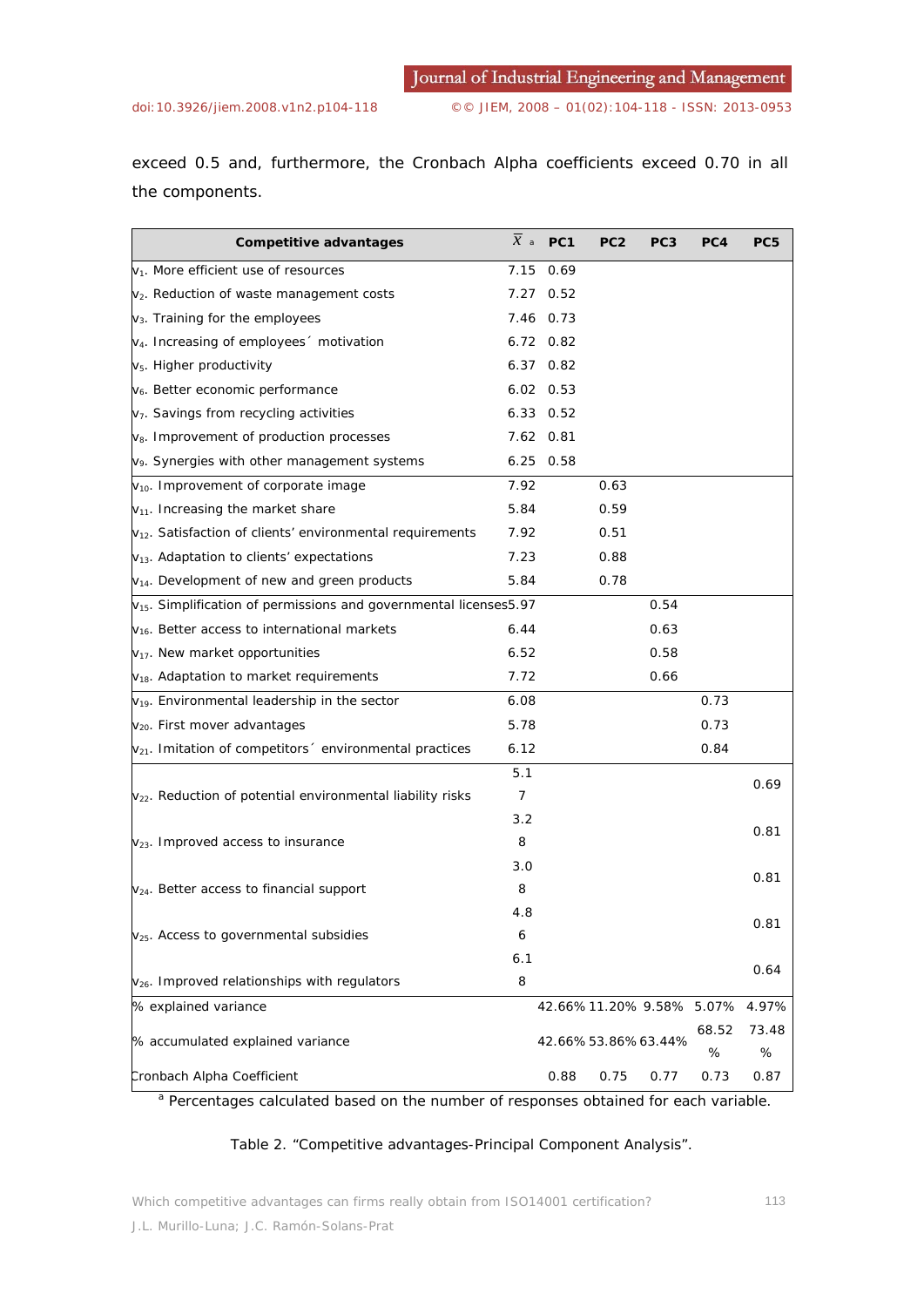As regards ISO14001 certification, we can observe in table 3 that only 25.5% of the sample firms have it. Nevertheless, firms are concerned about these issues because we asked to those firms that did not have ISO14001 certification about their willing to get this certification in the future and the results showed that only 31% of those firms did not plan to obtain this certification in the short or medium term. More than 40% of those firms expressed their willing to get this certification in the next 6 months and almost 30% in the next 24 months. Data also showed the increasing salience of environmental issues in firms' decision making process, because more than 60% of the sample firms had a person in charge of the environmental management.

After obtaining the 5 Principal Components, we prepared 5 variables that were representative of the competitive advantages related to ISO14001 certification, whose values were calculated by means of the arithmetic mean of the variables that formed each Principal Component. In the first column of data in table 3 we include the average values of these 5 variables. We can observe that the highest assessments correspond to the competitive advantages associated to improvement of the internal efficiency and the differentiation advantages. On the contrary, the assessment for the financial saving that ISO14001 certification can provide does not even reach 5 points.

|                 |                                                 |                             | ISO14001 certification           |                        |                           |
|-----------------|-------------------------------------------------|-----------------------------|----------------------------------|------------------------|---------------------------|
|                 |                                                 |                             | Yes                              | <b>No</b>              |                           |
|                 |                                                 |                             | $N = 24^{a}$                     | $N = 70a$              |                           |
|                 |                                                 | $\overline{x}^{\mathsf{a}}$ | b<br>$\overline{x}_{\text{Yes}}$ | $\overline{x}_{N_o}$ b | <b>ANOVA</b> <sup>b</sup> |
| PC <sub>1</sub> | Improvement of internal efficiency              | 6.79                        | 7.39                             | 6.39                   | 6.50 <sup>c</sup>         |
|                 | PC2 Differentiation advantages                  | 6.92                        | 7.33                             | 6.70                   | 1.95                      |
|                 | PC3 Attention to the stakeholders' requirements | 6.64                        | 6.71                             | 6.60                   | 0.05                      |
|                 | PC4 Enhancement of the competitive position     | 6.05                        | 6.05                             | 6.05                   | 0.00                      |
| PC <sub>5</sub> | Financial savings                               | 4.34                        | 4.70                             | 4.11                   | 0.78                      |

a Absent cases are excluded according to the variable.

b Absent cases are excluded according to the pair of variables.

 $c$  p $<$ 0,05.

Table 3. "ISO14001 certification and competitive advantage: Variance Analysis".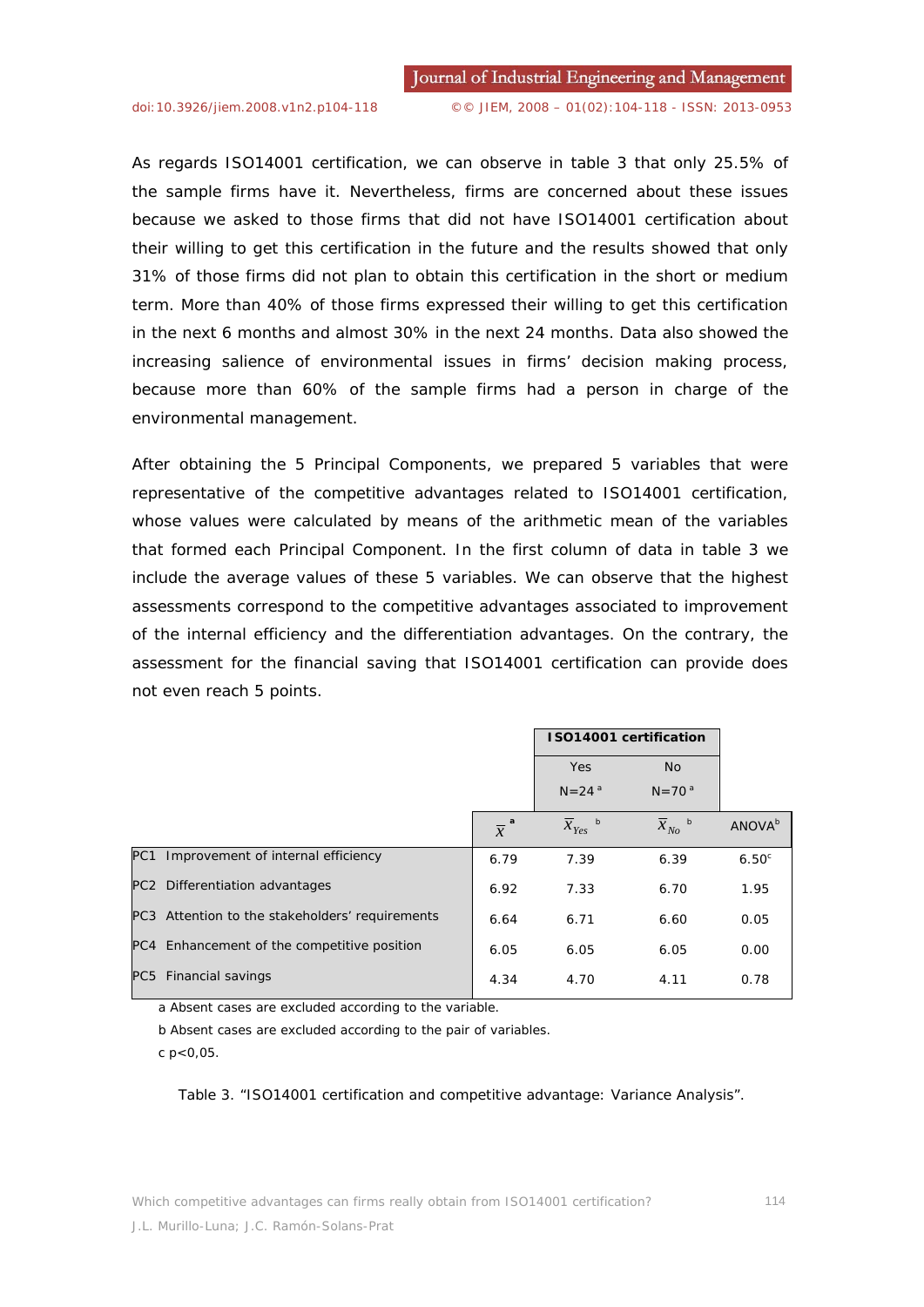In the following columns in table 3, the average values are listed by groups. We distinguished two groups, the one that includes firms with ISO14001 certification and another one with the rest of firms. Based on these average values, we performed an Analysis of Variance (ANOVA) which contrasts the null hypothesis of equal means between groups of firms in the 5 types of competitive advantages. The results allow rejecting the null hypothesis only in the first variable: Improvement of the internal efficiency. Then the only significant difference between firms with ISO14001 certification and firms without ISO14001 certification is that the first ones show a higher assessment for the competitive advantages related to the improvement of the internal efficiency. The assessment for the rest of the competitive advantages is not significantly different. It means that it is the perception about the competitive advantages that affect firms' internal efficiency the one that might be determinant in the decision of firms of undertaking the challenge of getting ISO14001 certification. These results only support our first Hypothesis. Therefore managers' expectations of improving internal efficiency might be the real reason that encourages firms to make the voluntary decision of investing in ISO14001 certification.

Our results are coherent with Chavan's (2005) argument that an EMS can be a powerful tool not only for improving firm's environmental performance, but also for enhancing their business efficiency. Stead and Stead's (1995) results also indicate that cost reduction is the main economic reason that justifies the implementation of environmental protection measures.

#### **5 Conclusions**

The relationship between the adoption of environmental protection measures and the achievement of competitive advantages is a current issue (Aragón-Correa & Sharma, 2003). ISO14001 certification is becoming a critical factor that might determine firms' competitiveness (Angell & Klassen, 1999). Based on the information obtained from a sample of industrial firms, in this paper we present empirical evidence about the competitive advantages that managers associate to this specific environmental practice.

The results of the study indicate that these potential competitive advantages can be summed up in five groups: improvement of the internal efficiency, differentiation advantages, attention to the stakeholders' requirements,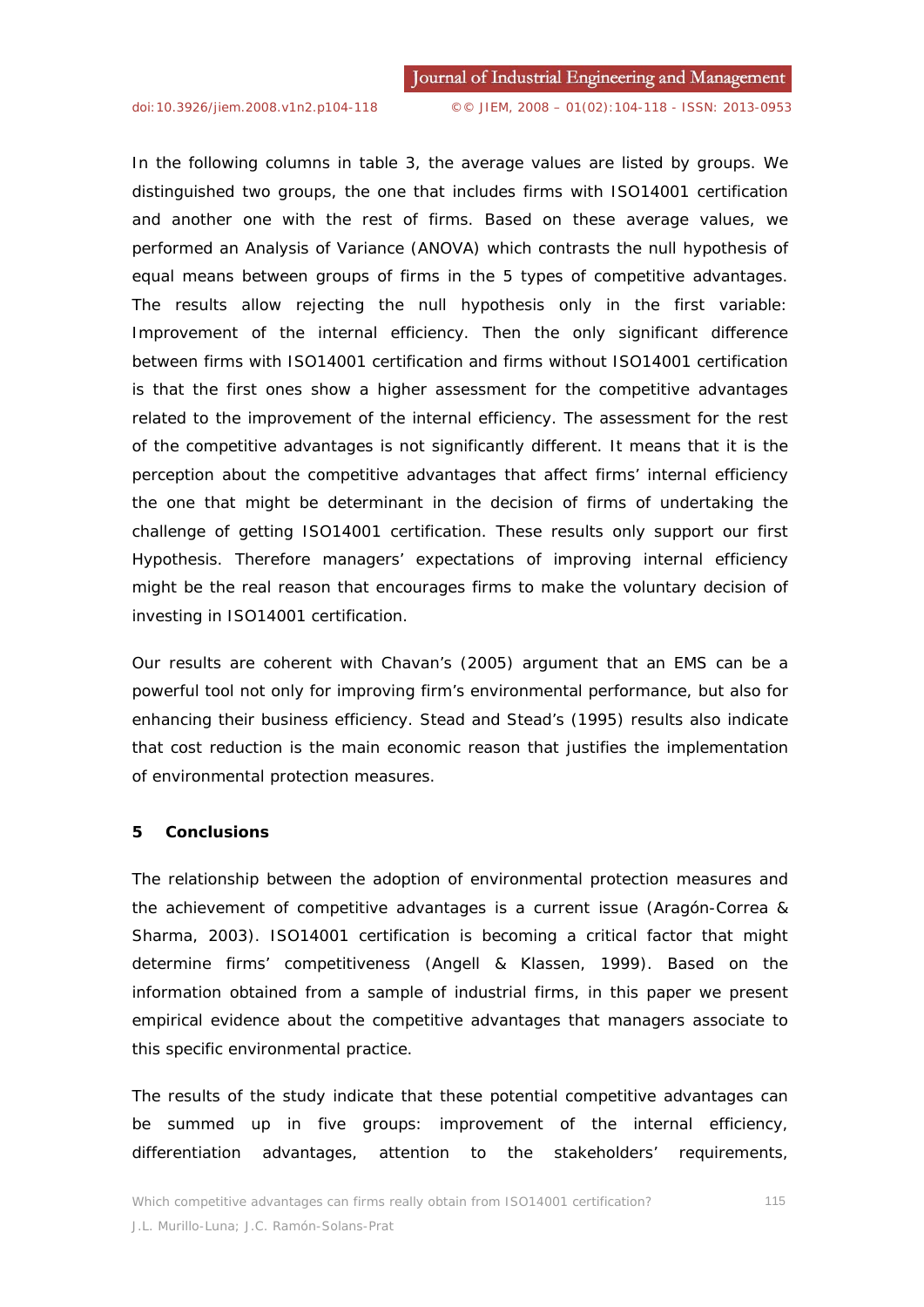enhancement of the competitive position in the sector and financial savings. The ones that they appreciate the most are the ones related to the improvement of the internal efficiency and the differentiation advantages. On the contrary, managers do not consider ISO14001 certification as an important source of financial savings.

As regards the relationships between ISO14001 certification and competitive advantages, although all the firms show high assessments for all potential competitive advantages (except for the financial savings), there is a significant difference between firms with ISO14001 certification and firms without ISO14001 certification. It is their assessment of the competitive advantage related to the improvement of the internal efficiency, which is significantly higher for firms with ISO14001 certification. Therefore managers' expectations of improving internal efficiency might be the real reason that encourages firms to make the voluntary decision of investing in ISO14001 certification.

### **Acknowledgements**

We thank the anonymous reviewers and professor P. Rivera-Torres for their helpful suggestions and comments. This paper is part of the results obtained in the framework of research project SEJ2005-07341, financed by MEC-FEDER, the CREVALOR Excellence Research Group, acknowledged by the Diputación General de Aragón (Spain).

### **References**

- Alberti, M., Caini, M., Calabrese, A., & Rossi, D. (2000). Evaluation of the costs and benefits of an Environmental Management system. *International Journal of Production Research*, 38(17) 4455-4466.
- Angell, L. C., & Klassen, R. D. (1999). Integrating environmental issues into the mainstream: An agenda for research in operations management. *Journal of Operations and Production Management*, 11(3) 63-76.
- Aragón-Correa, A., & Sharma, S. (2003). A contingent resource-based view of proactive corporate environmental strategy. *Academy of Management Review*, 28(1) 71-88.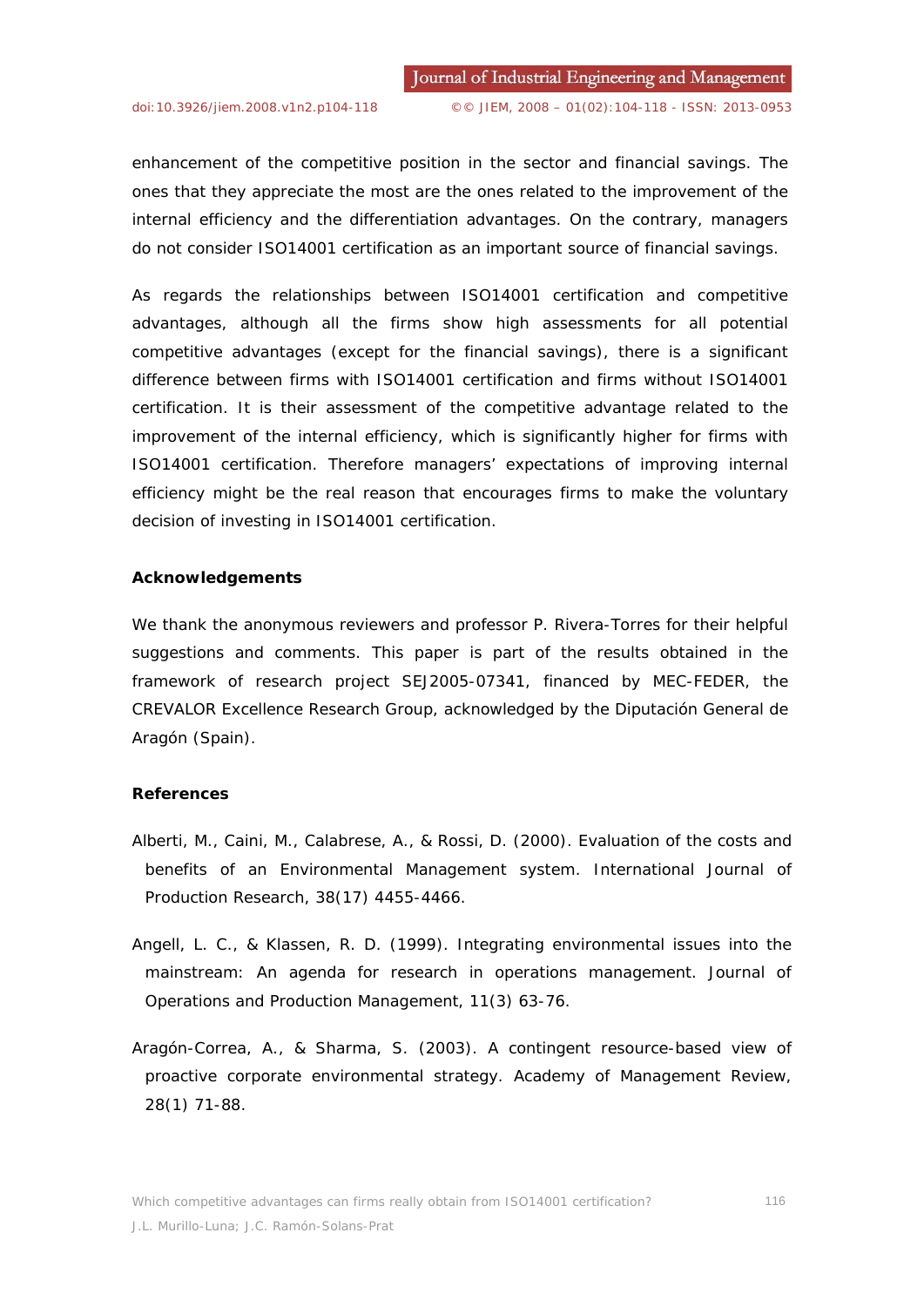- Banerjee, S. B. (2001). Managerial perceptions of corporate environmentalism: interpretations from industry and strategic implications for organizations. *Journal of Management Studies*, 38(4), 489-513.
- Bansal, P., & Hunter, T. (2003). Strategic explanations for the early adoption of ISO14001, *Journal of Business Ethics*, 46, 289-299.
- Bansal, P., & Roth, K. (2000). Why companies go green: A model of ecological responsiveness. *Academy of Management Journal*, 43(4), 717-736.
- Chavan, M. (2005). An appraisal of environment management systems: A competitive advantage for small businesses. *Management of Environmental Quality*, 16(5), 444-463.
- Christmann, P. (2000). Effects of "best practices" of environmental management on cost advantage: the role of complementary assets. *Academy of Management Journal*, 43(4) 663-680.
- Delmas, M. (2001). Stakeholders and Competitive Advantage: the case of ISO 14001. *Production and Operation Management*. 10(3): 343-358.
- Hart, S.L. (1995). A natural resource-based view of the firm. *Academy of Management Review*, 20, 986-1014.
- Hart, S.L. (1997). Beyond greening: Strategies for a sustainable world. *Harvard Business Review*, 75(1) 66-76.
- Madu, C. N. (2004). Achieving competitive advantage through quality and environmental management. *Environmental Quality Management*, 14(2), 59-76.
- Porter, M.E. (1980). *Competitive strategy*. New York: Free Press.
- Sarkis, J. (1998). Evaluating environmentally conscious business practices. *European Journal of Operational Research*, 108, 159-174.
- Sharma, S., & Vredenburg, H. (1998). Proactive corporate environmental strategy and the development of competitively valuable organizational capabilities. *Strategic Management Journal*, 1(8), 729-753.